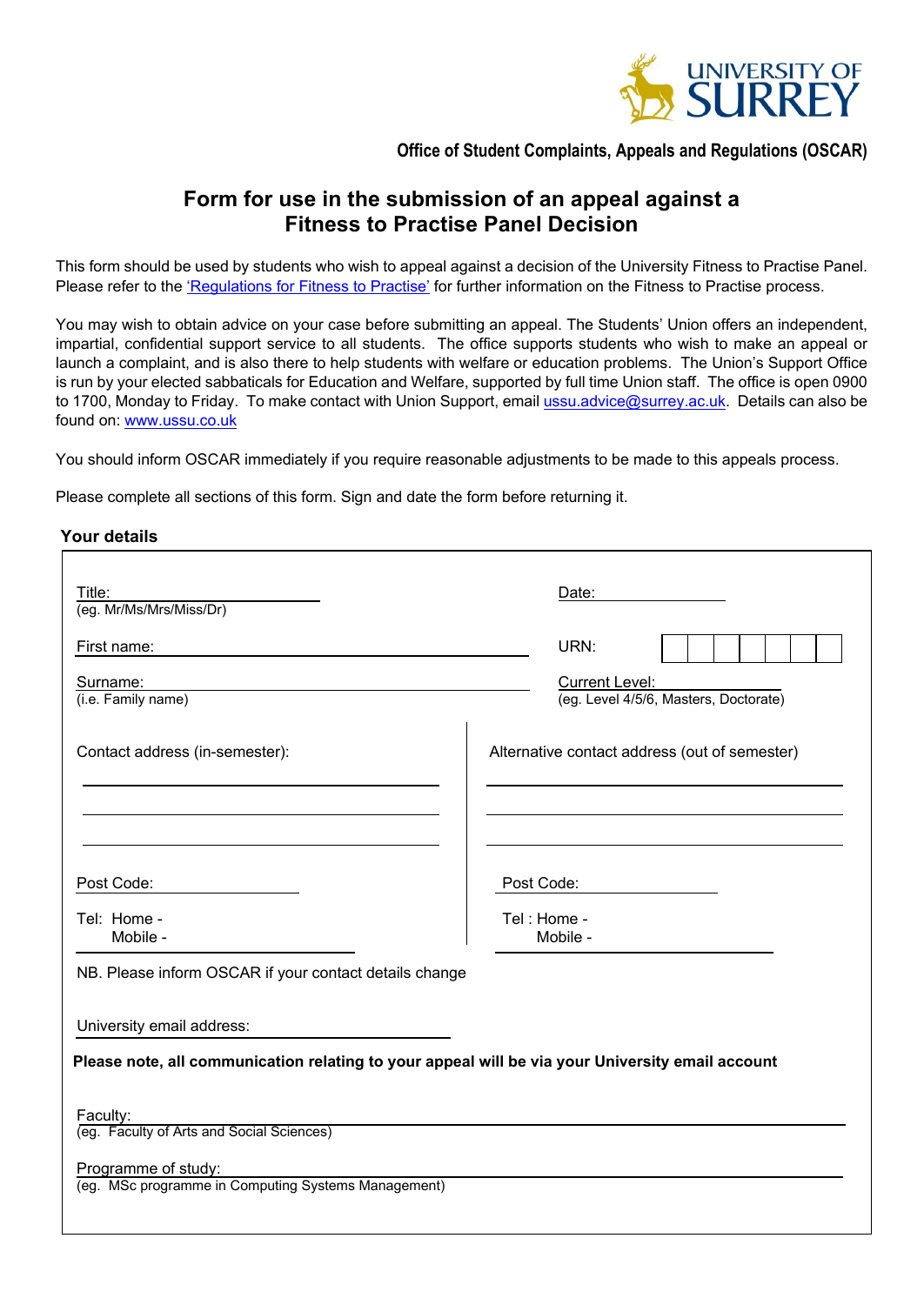Please describe below what decision you are appealing:

#### **Grounds for your appeal**

*Please refer to the "Regulations for Fitness to Practise." This specifies the grounds on which the University will consider an appeal against a decision of the Fitness to Practise Panel. The grounds are as set out below. Please highlight the appropriate ground below:*

- that that the Panel failed to follow the University's regulations and/or procedures or failed to follow them with due care
- that the Panel has shown bias or prejudice towards the student in reaching its findings or imposing the penalty
- that relevant new evidence has become available that should be considered and there are valid reasons why it was not available to the Panel at the time
- that the decision of the Panel was unreasonable and/or the penalty was not proportionate in all of the circumstances

#### **Case for your appeal**

Please set out in a separate statement the main point(s) of your appeal with direct reference to the grounds on which your appeal is based. You should provide any supporting evidence you wish to be considered on the assessment of your case (eg medical certificate). Please note that this statement will be used to evaluate your appeal and, therefore, you should provide all the information that you wish to be taken into consideration.

The Students' Union is available to offer advice on appeals and may be able to assist you in the preparation of your statement. Contact details for the Students' Union are provided on the front page of the form.

This form is also available for download from the University internet pages at: [www.surrey.ac.uk/oscar](http://www.surrey.ac.uk/oscar)

Please note that the University reserves the right to contact the authors of any evidence in order to verify authenticity. If the evidence can be shown to have been dishonestly acquired or is in itself dishonest the appeal will be dismissed and the matter will be submitted to the disciplinary or fitness to practise process (if appropriate). Please contact [oscar@surrey.ac.uk](mailto:oscar@surrey.ac.uk) if you have any concerns in relation to these checks.

### **Outcome of your appeal**

Please indicate below what action you wish to see taken to address your appeal.